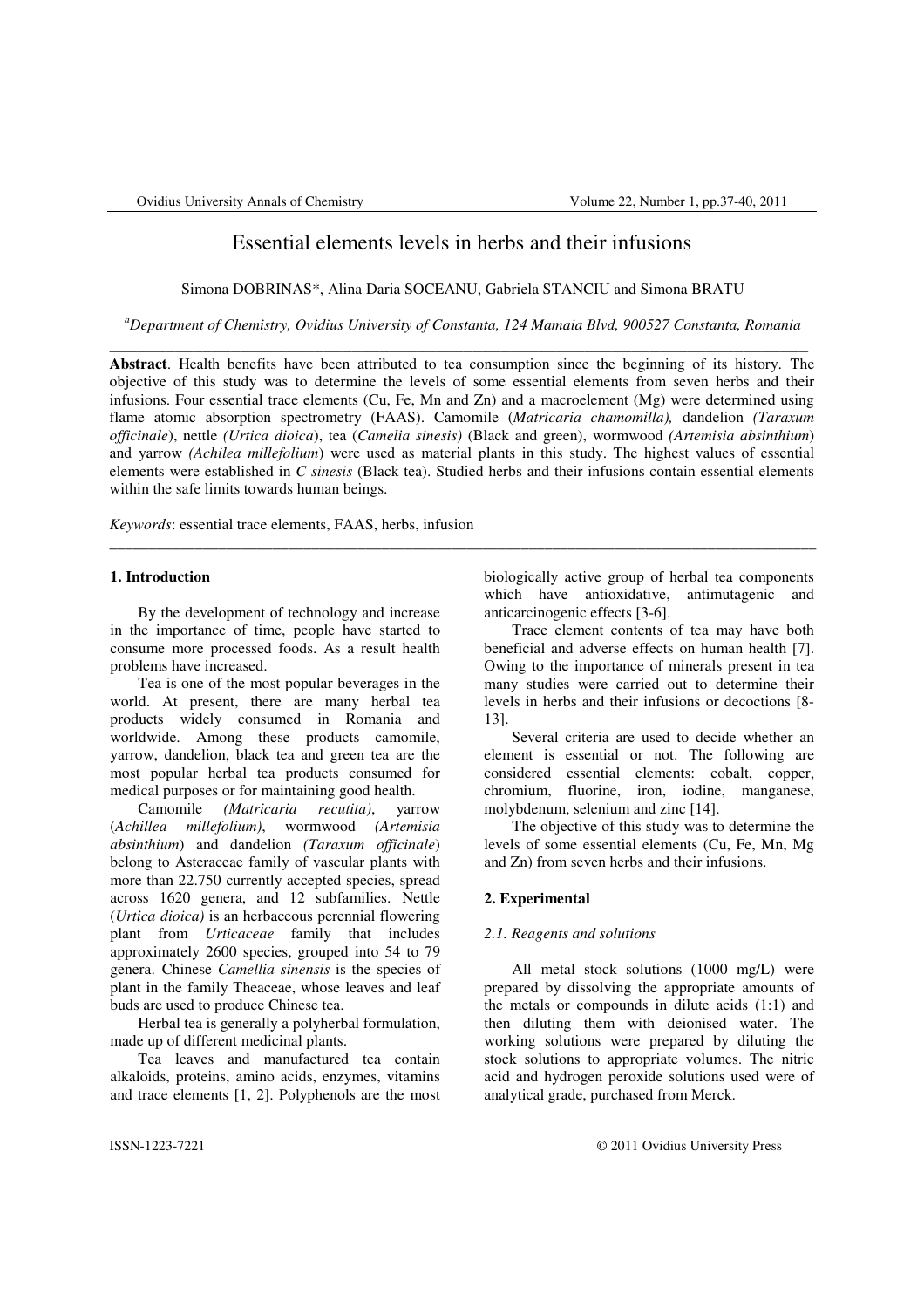#### *2.2. Sampling*

The research material comprised seven herbs: *Matricaria chamomilla* (common camomile), *Taraxum officinale* (common dandelion), *Urtica dioica* (common nettle), *Camelia sinesis* (black), *Camelia sinesis* (green) *Artemisia absinthium* (common wormwood), *Achilea millefolium* (common yarrow) and one granulated soluble tea sample. Plant leaves were purchased from a local market and Chinese green and black tea were purchased from a food store in boxes with 20 infusion bags containing aproximatively 1.3 g each. The plants were stored in a dry, dark and cool place.

# 2.2.2. *Digestion of plant materials*

Aproximately 0.5 grams of each dry plant material was submitted digestion with  $8 \text{ mL HNO}_3$ 65% and 10 mL  $H_2O_2$  25% at 150°C in a Digesdahl device provided by Hach Company. After the complete digestion the samples solution was filtered and made up to 50 mL with deionized water.

## *2.2.3. Infusions*

Dried aerial parts of the plant (1 g), respectively an infusion bag were added to 100 mL distilled water in a steel kettle after boiling and as allowed to stay for a known interval (10 min), then was filtered with an ash less filter paper. This time parameter (10 min) for infusions was chosen as the optimum time for getting the minerals into the tea from the literature. In general, the minerals that difuse to the tea at higher concentrations at the 15<sup>th</sup> and 20th minutes were Ag, B, Co, Na and K.

#### *2.3. Method*

After bringing the samples in a measurable form, the obtained solutions were analyzed using FAAS instrument from Shimadzu to determine Cu, Fe, Mn, Mg and Zn concentrations. The AA 6200 spectrometer was equipped with air-acetylene flame. The acetylene was of 99.999% purity at a flow rate 1.8-2.0 L/min. The device is based on monofascicol system and is equipped with computerized display and data processing and could be read the concentration value, directly. Monoelement hollow cathode lamps were employed to measure the elements. Analyses were made in triplicate and the mean values are reported The characteristics of elements calibration are presented in **Table 1.**

Table 1. Characteristics of elements calibration curves

| Metal | $\lambda$ , nm | Concentration   | Correlation |
|-------|----------------|-----------------|-------------|
|       |                | range (ppm)     | coefficient |
| Cu    | 324.7          | $0.010 - 1.200$ | 0.9990      |
| Fe.   | 248.3          | $0.020 - 4.000$ | 0.9976      |
| Mn    | 279.5          | 0.008-1.600     | 0.9984      |
| Mg    | 289.2          | $0 - 15,000$    | 0.9748      |
| 7n    | 213.9          | 0.016-0.510     | 0.9932      |

The precision of the results (expressed as standard deviation SD and coefficient of variance CV) was determined from three replicates of homogenized samples, giving a good standard and precision for the analytical results of essential elements obtained by FAAS. Good linearity was observed with coefficients of determination,  $R^2$ , exceeding 0.9990. Accuracy of the method was evaluated using the standard addition method and was determined on samples at spiking levels of 0.01- 0.05 mg/kg from the metals standard solutions. The recovery studies were carried out in triplicate with results between 96 and 101% ranged within the limits imposed by the Horwitz equation (85-110%), indicating the high accuracy of the method. These results reveal that Cu, Fe, Mn, Mg and Zn could be accurately determined by the F AAS method.

### **3. Results and Discussions**

#### *3.1. Essential elements content in herbs*

The essential elements levels of dried herbs are listed in **Table 2.**

 Copper (Cu) is a micronutrient for plants, but it is also toxic at high concentrations [15]. Cu contents in Chinese and Indian herbs vary over a wide range 9.6 to 20.9 and 1.60 to 35.0 ppm [7], which are higher than values obtained in this study (see Table 2).

Levels of Fe in all the studied dried herbs were within the range of  $15.81 - 335.8$  ppm being highest in *M chamomilla* and lowest in *A millefolium*. Musa Ozcan et al. [13] reported Fe content in the range 2.94–1295.7 ppm in twenty herbs samples, which are comparable with values obtained for the studied herbs.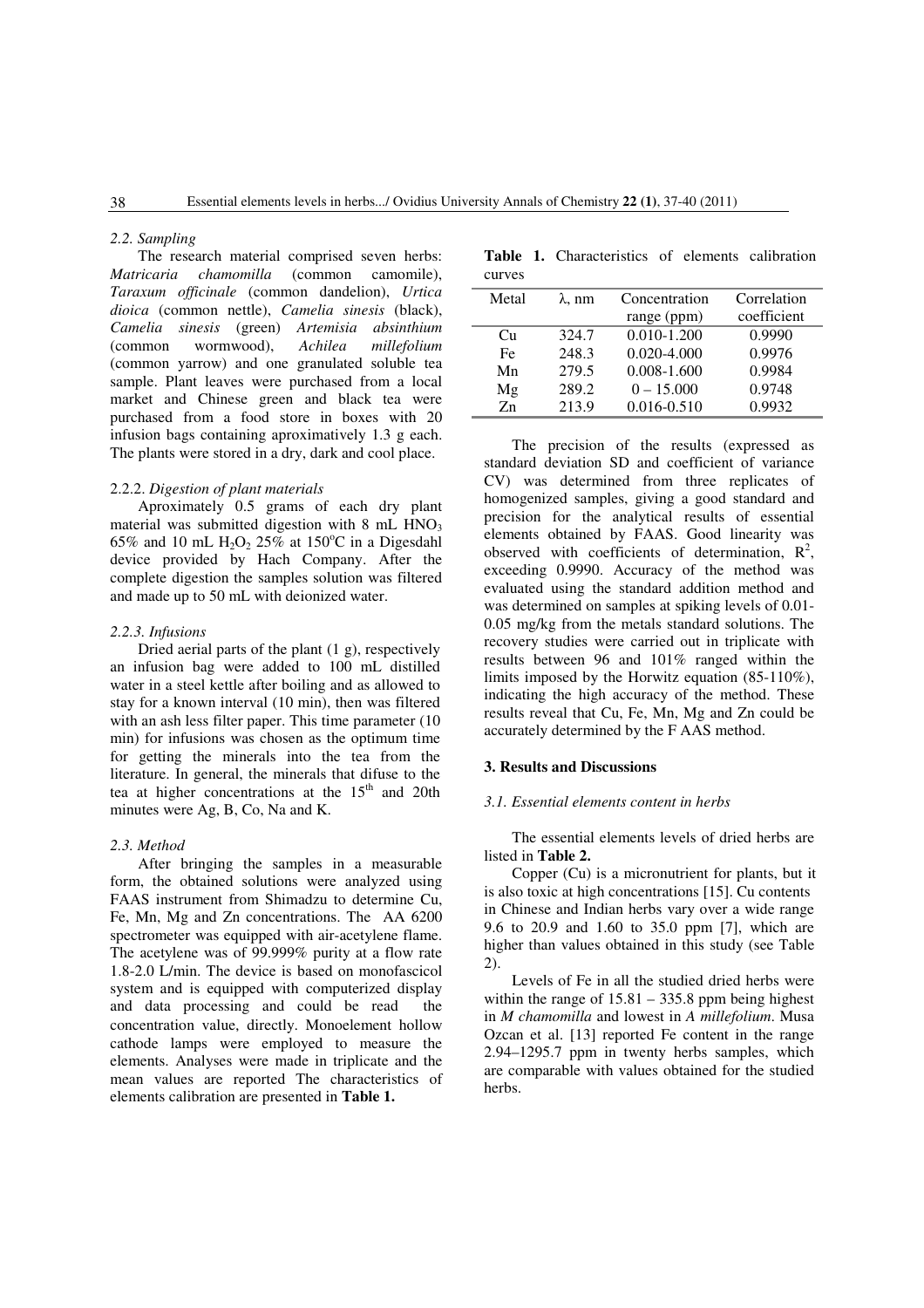| <b>Plants</b>                                           | Cu                | Fe                 | Mn                  | Mg                  | Zn                |
|---------------------------------------------------------|-------------------|--------------------|---------------------|---------------------|-------------------|
| M.                                                      | $4.82 \pm 0.0013$ | 335.80±0.0057      | 16.60±0.0090        | $874.33 \pm 0.030$  | $6.63 \pm 0.0051$ |
| chamomilla                                              |                   |                    |                     |                     |                   |
| T. officinale                                           | $3.11 \pm 0.0010$ | 309.39±0.0005      | $13.73 \pm 0.0040$  | $935.51 \pm 0.004$  | $6.67 \pm 0.0023$ |
|                                                         |                   |                    |                     |                     |                   |
| U. dioica                                               | $2.92 \pm 0.0020$ | $213.94\pm0.0060$  | $25.59\pm0.0033$    | $987.10\pm0.0046$   | $2.87\pm0.0047$   |
| C. sinesis                                              | $5.05 \pm 0.0008$ | 192.16±00048       | 331.63±0.0192       | 860.30±0.0021       | $7.68 \pm 0.0016$ |
| (Black tea)                                             |                   |                    |                     |                     |                   |
| C. sinesis                                              | $4.90 \pm 0.0020$ | 113.83±0.0019      | $395.75 \pm 0.0223$ | 734.72±0.0004       | $5.22 \pm 0.0010$ |
| (Green tea)                                             |                   |                    |                     |                     |                   |
| A. absithium                                            | $4.37\pm0.0016$   | 134.03±0.0049      | $9.97 \pm 0.0025$   | 731.00±0.0796       | $4.33 \pm 0.0022$ |
| A. millefolium                                          | $3.10\pm0.0010$   | $15.81 \pm 0.0002$ | $15.81 \pm 0.0002$  | $851.81 \pm 0.0002$ | $3.34\pm0.0013$   |
| $\sim$ $\sim$ $\sim$ $\sim$ $\sim$ $\sim$ $\sim$ $\sim$ |                   |                    |                     |                     |                   |

**Table 2**. Essential elements levels of the herbs (mg/Kg dry weight)

\* ±SD-standard deviation

Manganese (Mn) is a plant micronutrient that, depending on its content in the soil and other factors as pH and microbial activity, can achieve levels which are toxic for the plants [16]. In the studied herbs Mn content were situated in the range 9.97 – 395.75 mg/Kg. The highest values were found in C sinesis (Black tea and green tea). These values are higher than those reported by Musa Ozcan in these Chinese herbs [13] , but lower than those found in *C assamica* [11].

Mg content ranged between 731.0 and 987.1 mg/Kg.

In *U. Dioica* the Zn content (2.87 ppm) was very low, as has been already reported in literature [13]. Higher level of Zn was observed in *C sinesis* (Black tea) (7.68 mg/Kg). Anyway this value is lower than those encountered in other herbs [11] and comparable with those reported in the literature for *C sinesis* (Black tea) [13].

The predominant higher concentrations were observed in *C sinesis* (Black tea). Maybe the indiscriminate use of Cu fungicides may lead to the presence of higher levels of Cu content in the black tea (5.05 mg/Kg) [17].

## *3.2. Essential elements content in tea infusion*

The essential elements levels of tea infusions were listed in **Tables 3-7.**

Copper and zinc are required in our diet because they are components of enzymatic and redox systems [8]. The lowest value of Zn was found in granulated soluble tea (0.38 mg/L) and the highest in *C sinesis* (Black tea) (4.75 mg/L).

| <b>Table 3.</b> Copper and iron levels of infusions (mg/L) |  |  |  |  |  |  |
|------------------------------------------------------------|--|--|--|--|--|--|
|------------------------------------------------------------|--|--|--|--|--|--|

| <b>Plants</b>       | Cи                | Fe                               |
|---------------------|-------------------|----------------------------------|
| M. chamomilla       | $2.86 \pm 0.0022$ | $100.04 \pm 0.0019$ <sup>*</sup> |
| T. officinale       | $1.25 \pm 0.0008$ | 77.70±0.0043                     |
| U. dioica           | $1.42 \pm 0.0003$ | $39.31 \pm 0.0028$               |
| C. sinesis          | $2.93 \pm 0.0003$ | $9.14 \pm 0.0019$                |
| (Black tea)         |                   |                                  |
| C. sinesis          | $0.94 \pm 0.0011$ | $18.30 \pm 0.0005$               |
| (Green tea)         |                   |                                  |
| <i>Granulated</i>   | $0.57 \pm 0.0015$ | $10.92 \pm 0.0023$               |
| soluble tea         |                   |                                  |
| A. absithium        | $1.85 \pm 0.0011$ | $4.59 \pm 0.0027$                |
| A. millefolium<br>÷ | $1.75 \pm 0.0016$ | $12.66 \pm 0.0037$               |

\* ±SD-standard deviation

Copper is one of the native metals found in tea, central to polyphenol oxidase enzyme. According to Powell et al. [19] the daily dietary intake of Cu through beverages is 2.5 mg day<sup> $-1$ </sup>. So, the detected levels of copper (see table 3) do not pose serious concern for human health, if consumed with moderation.

Iron is an important element for human body and it is necessary for the formation of hemoglobin [20]. Th level of iron present in studied infusions are from 4.59 mg/L in *A. Absithium* to 100.04 mg/L in *M. Chamomilla.* 

Other essential elements present in the infusions are manganese (3.33–162.86 mg/L and magnesium (521.63 – 708.05 mg/L).